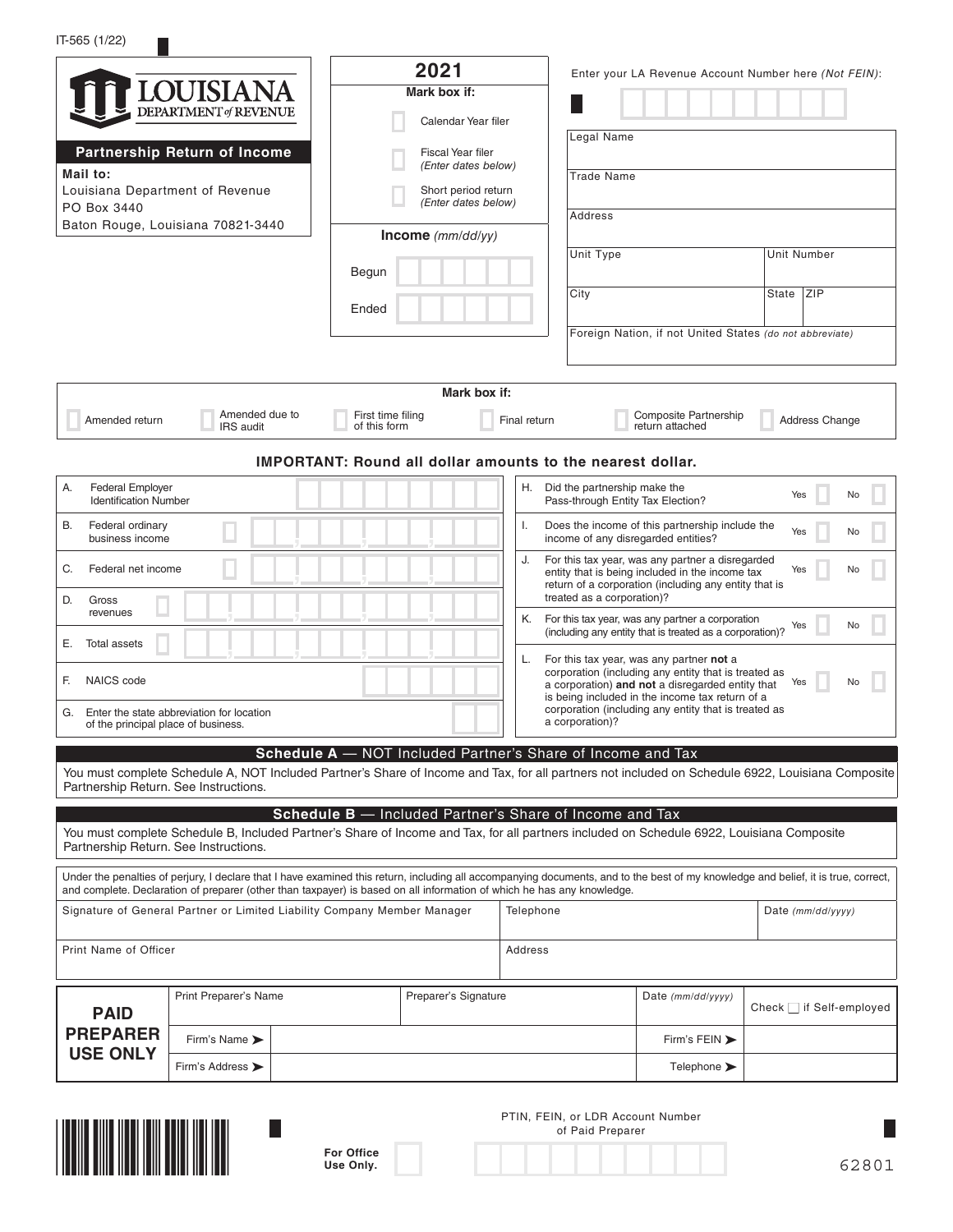|                           | Schedule C - Other deductions<br>Description | Amount                                         |
|---------------------------|----------------------------------------------|------------------------------------------------|
| $\mathbf{1}$              |                                              | Ц                                              |
| $\sqrt{2}$                |                                              | ш                                              |
|                           |                                              |                                                |
| $\ensuremath{\mathsf{3}}$ |                                              | ш                                              |
| $\overline{4}$            |                                              | ш                                              |
| $\sqrt{5}$                |                                              | ш                                              |
| $\,6\,$                   |                                              | ш                                              |
| $\sqrt{ }$                |                                              | ш                                              |
| $\,8\,$                   |                                              | ш                                              |
| $\boldsymbol{9}$          |                                              |                                                |
| $10$                      |                                              |                                                |
| 11                        |                                              |                                                |
| 12                        |                                              |                                                |
| 13                        |                                              |                                                |
| 14                        |                                              |                                                |
| 15                        |                                              |                                                |
| 16                        |                                              |                                                |
|                           |                                              | ш                                              |
| $17$                      |                                              | u                                              |
| $18$                      |                                              | П                                              |
| $19$                      |                                              | ш                                              |
| $20\,$                    |                                              | ш                                              |
| 21                        |                                              | ш                                              |
| 22                        |                                              | ш                                              |
| 23                        |                                              | ш                                              |
| 24                        |                                              | ш                                              |
| 25                        |                                              | ш                                              |
|                           | Subtotal from attached additional sheets.    | ш                                              |
| Total                     |                                              | $\, \, \raisebox{12pt}{$\scriptstyle \$}$<br>ш |
|                           | $\Box$                                       |                                                |

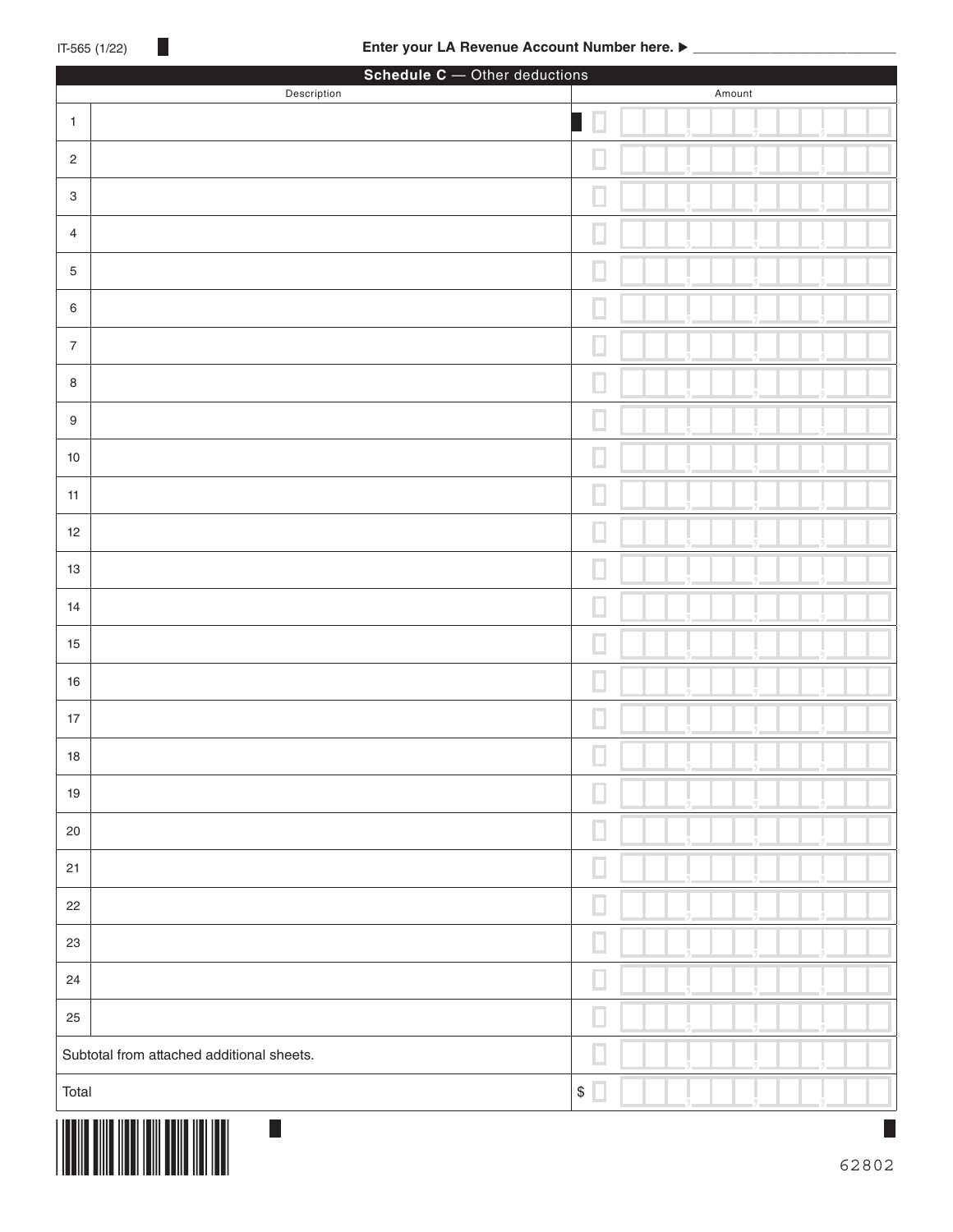| Schedule D - Reconciliation of Federal and Louisiana Net Income for Partnerships with Non-Corporate Partners |                     |
|--------------------------------------------------------------------------------------------------------------|---------------------|
|                                                                                                              | Column <sub>2</sub> |
| 1. Federal net income                                                                                        |                     |
| 2. Additions to federal net income:                                                                          |                     |
| a. Interest and dividend income from other states and their political subdivisions                           |                     |
| b. Other additions - Attach schedule.                                                                        |                     |
| c. Total additions - Add Lines 2a and 2b.                                                                    |                     |
| 3. Subtractions from federal net income:                                                                     |                     |
| a. Interest and dividend income from U.S. Government Obligations                                             |                     |
| b. Other subtractions - Attach schedule.                                                                     |                     |
| c. Total subtractions - Add Lines 3a and 3b.                                                                 |                     |
| 4. Louisiana net income from all sources – The amount should agree with<br>Schedule G, Line 22.              |                     |

|                                           | Schedule E - Computation of Apportionment Percentage for Partnerships with Non-Corporate Partners                                   |                     |               |
|-------------------------------------------|-------------------------------------------------------------------------------------------------------------------------------------|---------------------|---------------|
| Description of<br>items used as<br>ratios | 1. Total amount                                                                                                                     | 2. Louisiana amount | 3. Percent    |
|                                           | 1. Net sales of merchandise and/or charges for services                                                                             |                     |               |
| A. Sales                                  |                                                                                                                                     |                     |               |
|                                           |                                                                                                                                     |                     |               |
| B. Charges for services                   |                                                                                                                                     |                     |               |
|                                           |                                                                                                                                     |                     |               |
| C. Other gross apportionable income       |                                                                                                                                     |                     |               |
|                                           |                                                                                                                                     |                     |               |
|                                           | D. Total - Add the amounts in Columns 1 and 2. If ratio not used, check box.                                                        |                     |               |
|                                           |                                                                                                                                     |                     | $\frac{1}{2}$ |
|                                           | 2. Wages, salaries, and other personal service compensation paid during the year. (See instructions.) If ratio not used, check box. |                     |               |
|                                           |                                                                                                                                     |                     | $\frac{1}{2}$ |
|                                           | 3. Loans made during the year. If ratio not used, check box.                                                                        |                     |               |
|                                           |                                                                                                                                     |                     | $\%$          |
| If ratio not used, check box.             | 4. Taxpayers primarily in the business of manufacturing or merchandising enter ratio from Line 1, Column 3.                         |                     | ℅             |
|                                           | 5. Income tax property ratio. Enter percentage from Schedule F, Line 24, if applicable. If ratio not used, check box.               |                     | $\frac{1}{2}$ |
| 6. Total percents in Column 3.            |                                                                                                                                     |                     | $\frac{1}{2}$ |
|                                           | 7. Average of percents - Divide Line 6 by applicable number of ratios.                                                              |                     | $\%$          |
|                                           |                                                                                                                                     |                     |               |

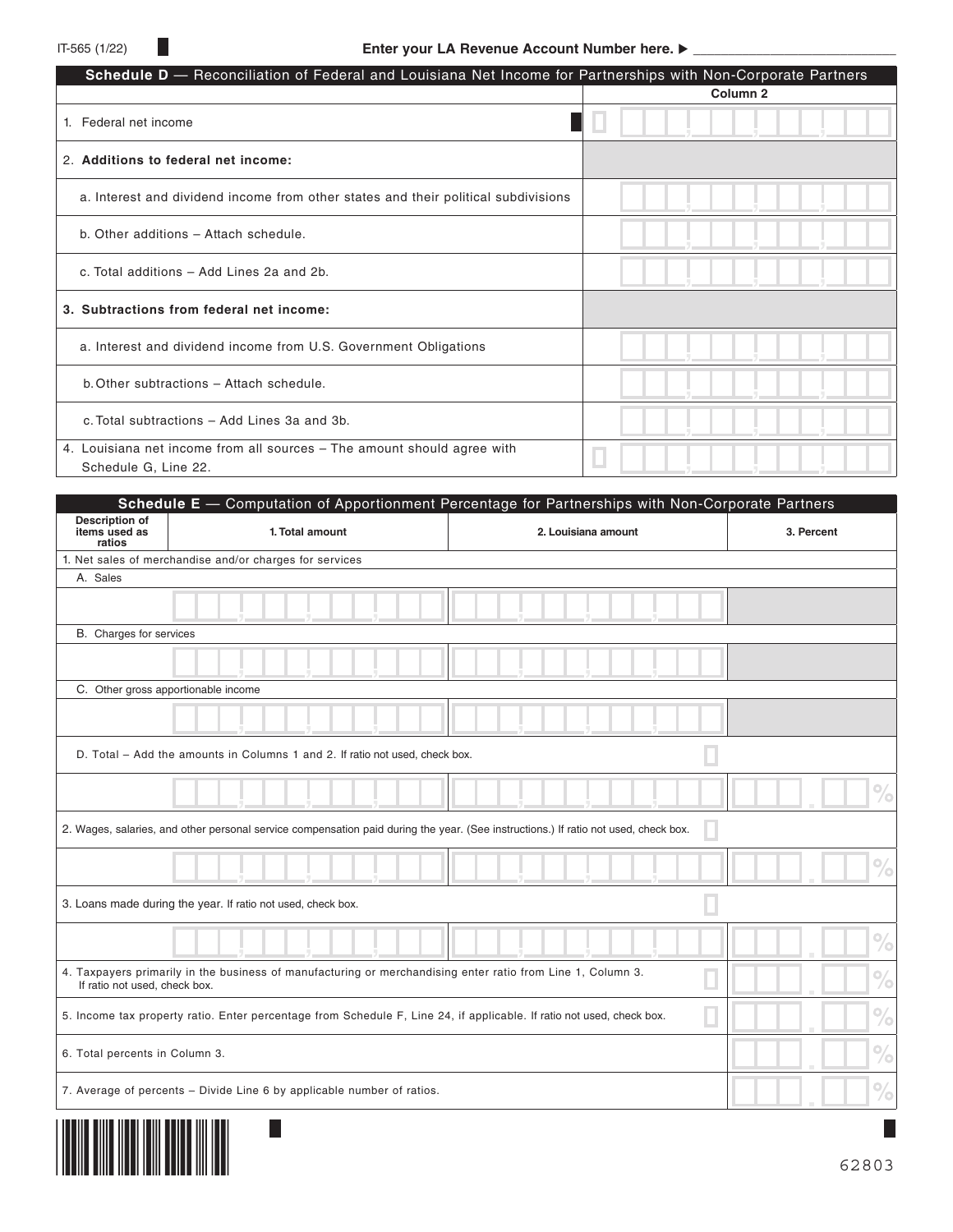## IT-565 (1/22) **Enter your LA Revenue Account Number here. ▶**

| Schedule F - Computation of Property Ratio                                                                   |                      |                           |  |  |
|--------------------------------------------------------------------------------------------------------------|----------------------|---------------------------|--|--|
|                                                                                                              |                      | <b>Located Everywhere</b> |  |  |
| <b>Intangible Assets</b>                                                                                     | 1. Beginning of year | 2. End of year            |  |  |
|                                                                                                              |                      |                           |  |  |
| 1. Cash                                                                                                      |                      |                           |  |  |
| 2. Notes and accounts receivable                                                                             |                      |                           |  |  |
| 3. Reserve for bad debts                                                                                     |                      |                           |  |  |
| 4. Investment in U.S. govt. obligations                                                                      |                      |                           |  |  |
| Other current assets<br>5.                                                                                   |                      |                           |  |  |
| Other investments - Attach schedule<br>6.                                                                    |                      |                           |  |  |
| Loans to partners<br>7.                                                                                      |                      |                           |  |  |
| Other intangible assets - Attach<br>8.<br>schedule                                                           |                      |                           |  |  |
| 9. Accumulated amortization                                                                                  |                      |                           |  |  |
| 10. Total intangible assets -<br>Add Lines 1 through 9                                                       |                      |                           |  |  |
| <b>Real and Tangible Assets</b>                                                                              |                      |                           |  |  |
| 11. Inventories                                                                                              |                      |                           |  |  |
| 12. Bldgs. and other depreciable assets                                                                      |                      |                           |  |  |
| 13. Accumulated depreciation                                                                                 |                      |                           |  |  |
| 14. Depletable assets                                                                                        |                      |                           |  |  |
| 15. Accumulated depletion                                                                                    |                      |                           |  |  |
| 16. Land                                                                                                     |                      |                           |  |  |
| 17. Other real & tangible assets - Attach<br>schedule                                                        |                      |                           |  |  |
| 18. Excessive reserves, assets not<br>reflected on books, or undervalued<br>assets                           |                      |                           |  |  |
| 19. Total real and tangible assets -<br>Add Lines 11 through 18                                              |                      |                           |  |  |
| 20. Less real and tangible assets not used<br>in production of net apportionable<br>income - Attach schedule |                      |                           |  |  |
| 21. Balance - Subtract Line 20 from<br>Line 19                                                               |                      |                           |  |  |
| 22. Beginning of year balance                                                                                |                      |                           |  |  |
| 23. Total - Add Lines 21 and 22.                                                                             |                      |                           |  |  |
| 24. Income tax property ratio (Line 23,<br>Column 4 ÷ Line 23, Column 2)                                     |                      |                           |  |  |

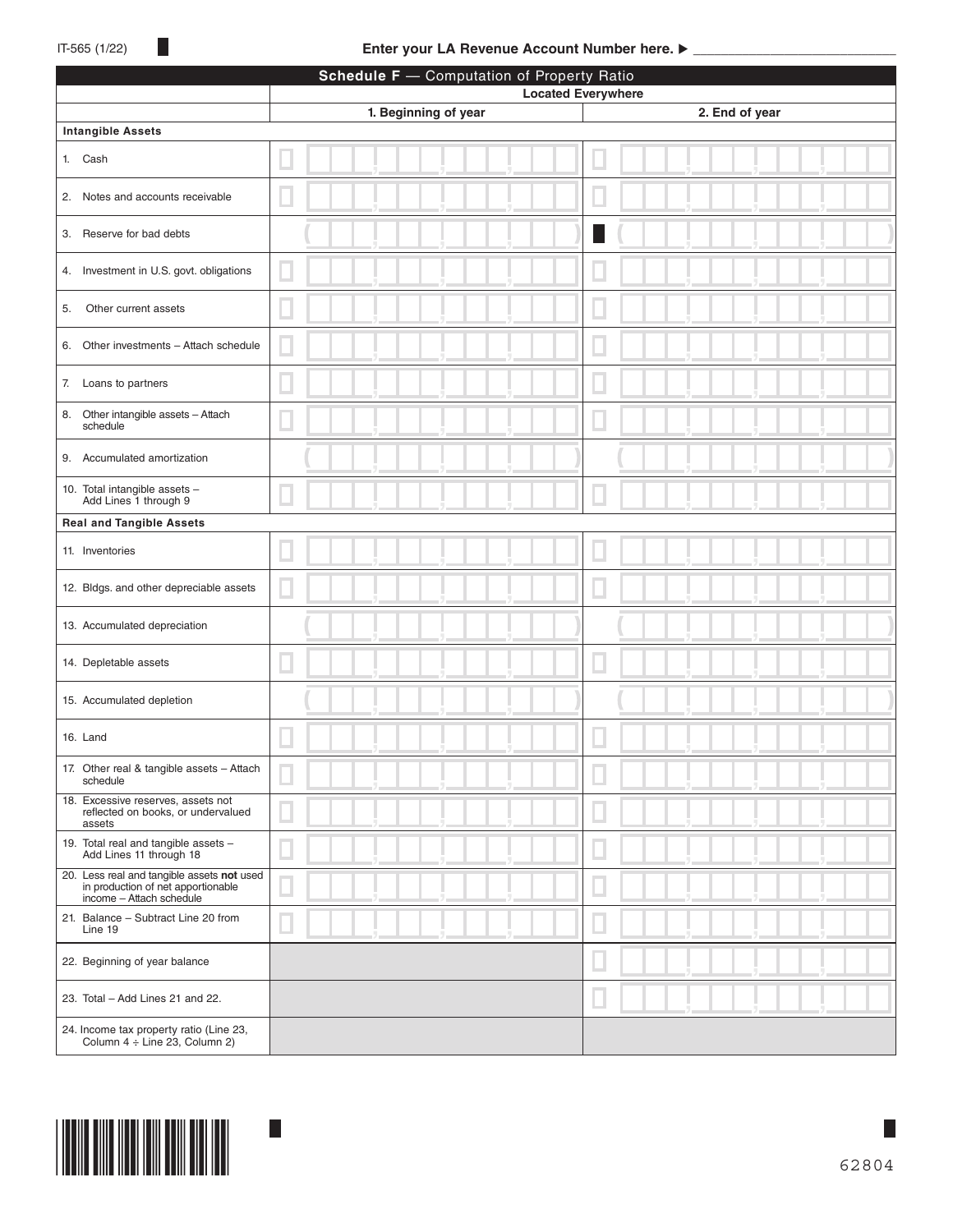|                                                                                                              | Schedule F - Computation of Property Ratio (Continued) |                                               |  |  |
|--------------------------------------------------------------------------------------------------------------|--------------------------------------------------------|-----------------------------------------------|--|--|
|                                                                                                              | 3. Beginning of year                                   | <b>Located in Louisiana</b><br>4. End of year |  |  |
| <b>Intangible Assets</b>                                                                                     |                                                        |                                               |  |  |
| 1. Cash                                                                                                      |                                                        |                                               |  |  |
| 2. Notes and accounts receivable                                                                             |                                                        |                                               |  |  |
| 3. Reserve for bad debts                                                                                     |                                                        |                                               |  |  |
| 4. Investment in U.S. govt. obligations                                                                      |                                                        |                                               |  |  |
| Other current assets<br>5.                                                                                   |                                                        |                                               |  |  |
| 6. Other investments - Attach schedule                                                                       |                                                        |                                               |  |  |
| Loans to partners<br>7.                                                                                      |                                                        |                                               |  |  |
| Other intangible assets - Attach<br>8.<br>schedule                                                           |                                                        |                                               |  |  |
| 9. Accumulated amortization                                                                                  |                                                        |                                               |  |  |
| 10. Total intangible assets -<br>Add Lines 1 through 9                                                       |                                                        |                                               |  |  |
| <b>Real and Tangible Assets</b>                                                                              |                                                        |                                               |  |  |
| 11. Inventories                                                                                              |                                                        |                                               |  |  |
| 12. Bldgs. and other depreciable assets                                                                      |                                                        |                                               |  |  |
| 13. Accumulated depreciation                                                                                 |                                                        |                                               |  |  |
| 14. Depletable assets                                                                                        |                                                        |                                               |  |  |
| 15. Accumulated depletion                                                                                    |                                                        |                                               |  |  |
| 16. Land                                                                                                     |                                                        |                                               |  |  |
| 17. Other real & tangible assets - Attach<br>schedule                                                        |                                                        |                                               |  |  |
| 18. Excessive reserves, assets not<br>reflected on books, or undervalued<br>assets                           |                                                        |                                               |  |  |
| 19. Total real and tangible assets - Add<br>Lines 11 through 18                                              |                                                        |                                               |  |  |
| 20. Less real and tangible assets not used<br>in production of net apportionable<br>income - Attach schedule |                                                        |                                               |  |  |
| 21. Balance - Subtract Line 20 from<br>Line 19                                                               |                                                        |                                               |  |  |
| 22. Beginning of year balance                                                                                |                                                        |                                               |  |  |
| 23. Total - Add Lines 21 and 22.                                                                             |                                                        |                                               |  |  |
| 24. Income tax property ratio (Line 23,<br>Column 4 ÷ Line 23, Column 2)                                     |                                                        | $\%$                                          |  |  |

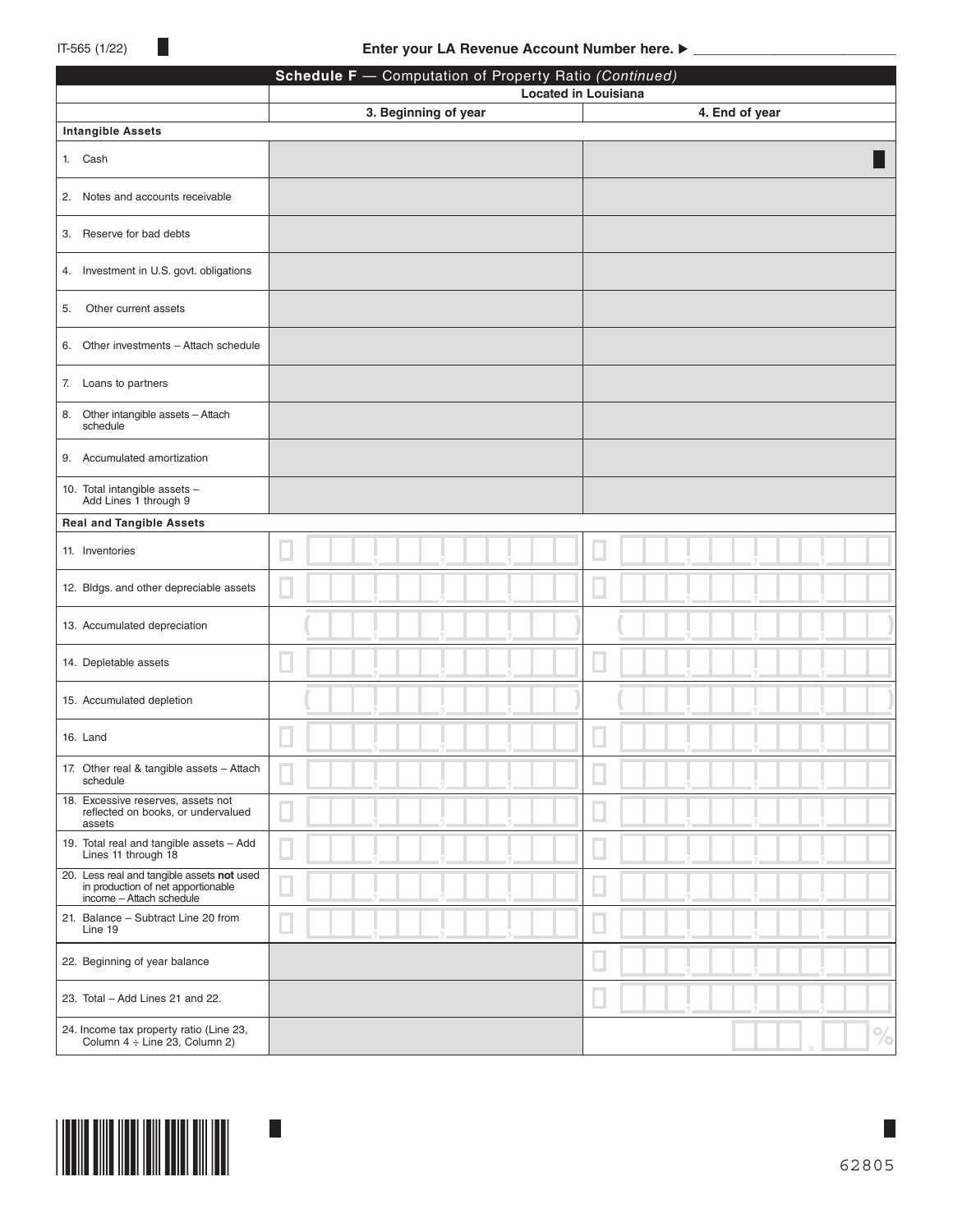|     | Schedule G - Computation of Louisiana Net Income for Partnerships with Non-Corporate Partners |                                                                       |      |                                                                                                           |               |
|-----|-----------------------------------------------------------------------------------------------|-----------------------------------------------------------------------|------|-----------------------------------------------------------------------------------------------------------|---------------|
|     |                                                                                               | See instructions if separate accounting method is used and check box. |      |                                                                                                           |               |
|     |                                                                                               | <b>Totals</b>                                                         |      |                                                                                                           | <b>Totals</b> |
| 1A. | Gross receipts                                                                                |                                                                       | 23.  | Allocable income from all<br>sources:                                                                     |               |
| 1B. | Less returns and<br>allowances                                                                |                                                                       | 23A. | Net rents and royalties from<br>immovable or corporeal<br>movable property                                |               |
| 1C. | Balance. Subtract<br>Line 1B from Line<br>1A.                                                 |                                                                       | 23B. | Royalties from the use of<br>patents, trademarks, etc.                                                    |               |
| 2.  | Less: Cost of<br>goods sold and/or<br>operations                                              |                                                                       | 23C. | Income from estates,<br>trusts, and partnerships                                                          |               |
| 3.  | Gross profit -<br>Subtract Line 2<br>from Line 1C.                                            |                                                                       | 23D. | Income from construction,<br>repair, etc.                                                                 |               |
| 4.  | Ordinary income<br>from other<br>partnerships,<br>estates and trusts                          |                                                                       | 23E. | Interest Income                                                                                           |               |
| 5.  | Net farm profit<br>(loss)                                                                     |                                                                       | 23F. | Dividend Income                                                                                           |               |
| 6.  | Net gain (loss)<br>from federal Form<br>4797, Part II, line<br>17                             |                                                                       | 23G. | Profit (loss) from the sale<br>of capital assets                                                          |               |
| 7.  | Other income<br>(loss) See<br>Instructions                                                    |                                                                       | 23H. | Net profit (loss) from sales<br>or exchanges of property<br>not made in the regular<br>course of business |               |
| 8.  | <b>Total income</b><br>- Add Lines 3<br>through 7                                             |                                                                       | 23I. | Less Allocable expenses                                                                                   |               |
| 9.  | Salaries and<br>wages                                                                         |                                                                       | 23J. | Net allocable income from<br>all sources                                                                  |               |
| 10. | Guaranteed<br>payments to<br>partners                                                         |                                                                       | 24.  | Net income subject to<br>apportionment - Subtract<br>Line 23J from Line 22                                |               |
| 11. | Repairs and<br>maintenance                                                                    |                                                                       | 25.  | Net income apportioned to<br>Louisiana                                                                    |               |
| 12. | Bad debts                                                                                     |                                                                       | 26.  | Allocable income from<br>Louisiana sources:                                                               |               |
| 13. | Rent                                                                                          |                                                                       | 26A. | Net rents and royalties<br>from immovable or<br>corporeal movable property                                |               |
| 14. | Taxes and licenses                                                                            |                                                                       | 26B. | Royalties from the use of<br>patents, trademarks, etc.                                                    |               |
| 15. | Interest                                                                                      |                                                                       |      | 26C. Income from estates,<br>trusts, and partnerships                                                     |               |
| 16. | Depreciation<br>less depreciation<br>reported elsewhere                                       |                                                                       | 26D. | Income from construction,<br>repair, etc.                                                                 |               |
| 17. | Depletion (Do not<br>deduct oil and gas<br>depletion)                                         |                                                                       | 26E. | Interest Income                                                                                           |               |
| 18. | Retirement plans,<br>etc.                                                                     |                                                                       | 26F. | Dividend Income                                                                                           |               |
| 19. | Employee benefit<br>programs                                                                  |                                                                       | 26G. | Profit (loss) from the sale<br>of capital assets                                                          |               |
| 20. | Other deductions -<br>See instructions.                                                       |                                                                       | 26H. | Net profit (loss) from sales<br>or exchanges of property<br>not made in the regular<br>course of business |               |
| 21. | <b>Total deductions</b><br>- Add Lines 9<br>through 20                                        |                                                                       | 26I. | Less Allocable expenses                                                                                   |               |
| 22. | Net income from<br>all sources -<br>Subtract Line 21<br>from Line 8.                          |                                                                       | 26J. | Net allocable income from<br>Louisiana Sources                                                            |               |
|     |                                                                                               |                                                                       | 27.  | Louisiana net income - add<br>lines 25 and 26J.                                                           |               |

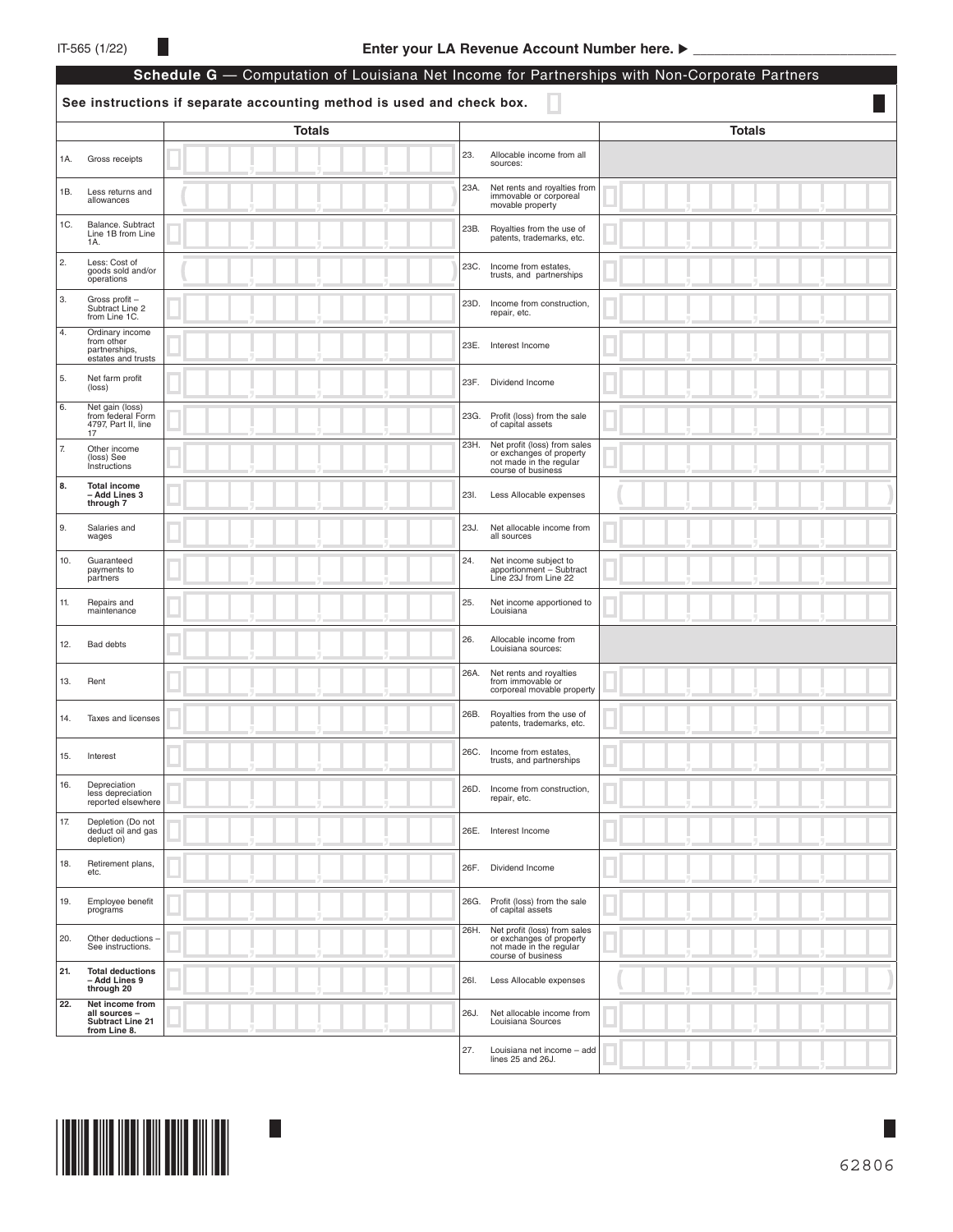| Schedule H - Reconciliation of Federal and Louisiana Net Income for Partnerships with Corporate Partners<br>See R.S. 47:287.71, R.S. 47:287.73, and R.S. 47:287.82 for information. |                     |  |  |  |
|-------------------------------------------------------------------------------------------------------------------------------------------------------------------------------------|---------------------|--|--|--|
|                                                                                                                                                                                     | Column <sub>2</sub> |  |  |  |
| 1. Federal net income                                                                                                                                                               |                     |  |  |  |
| 2. Additions to federal net income:                                                                                                                                                 |                     |  |  |  |
| a. Total additions - Attach Schedule                                                                                                                                                |                     |  |  |  |
| 3. Subtractions from federal net income:                                                                                                                                            |                     |  |  |  |
| a. Bank dividends (see instructions).                                                                                                                                               |                     |  |  |  |
| b. All other dividends                                                                                                                                                              |                     |  |  |  |
| c. Interest                                                                                                                                                                         |                     |  |  |  |
| d. Road Home – The amount included in federal income                                                                                                                                |                     |  |  |  |
| e. Expenses not deducted on the federal return due to Internal Revenue Code<br>Section 280C                                                                                         |                     |  |  |  |
| f. Other subtractions - Attach schedule.                                                                                                                                            |                     |  |  |  |
| g. Total subtractions - Add Lines 3a through 3f.                                                                                                                                    |                     |  |  |  |
| 4. Louisiana net income from all sources – The amount should agree with<br>Schedule J, Line 22.                                                                                     |                     |  |  |  |

|                                           | Schedule I - Computation of Apportionment Percentage for Partnerships with Corporate Partners                                                                                 |                     |               |
|-------------------------------------------|-------------------------------------------------------------------------------------------------------------------------------------------------------------------------------|---------------------|---------------|
| Description of<br>items used as<br>ratios | 1. Total amount                                                                                                                                                               | 2. Louisiana amount | 3. Percent    |
|                                           | 1. Net sales of merchandise and/or charges for services                                                                                                                       |                     |               |
| A. Sales                                  |                                                                                                                                                                               |                     |               |
|                                           |                                                                                                                                                                               |                     |               |
| B. Charges for services                   |                                                                                                                                                                               |                     |               |
|                                           |                                                                                                                                                                               |                     |               |
| C. Other gross apportionable income       |                                                                                                                                                                               |                     |               |
|                                           |                                                                                                                                                                               |                     |               |
|                                           | D. Total - Add the amounts in Columns 1 and 2.                                                                                                                                |                     |               |
|                                           |                                                                                                                                                                               |                     | ℅             |
|                                           | 2. For certain oil & gas businesses only. Wages, salaries, and other personal service compensation paid during the year.<br>(See instructions.) If ratio not used, check box. |                     |               |
|                                           |                                                                                                                                                                               |                     | $\frac{1}{2}$ |
|                                           | 3. For certain oil & gas businesses only. (See instructions.) Income tax property ratio -<br>Enter percentage from Schedule F, Line 24. If ratio not used, check box.         |                     | $\%$          |
| If ratio not used, check box.             | 4. ONLY corporations primarily in the oil and gas business, enter ratio from Line 1D, Column 3.                                                                               |                     | $\%$          |
| 5. Total of percents in Column 3.         |                                                                                                                                                                               |                     | $\%$          |
|                                           | 6. Average of percents - Divide Line 5 by applicable number of ratios.                                                                                                        |                     | ℅             |
| IIII IIIIII                               |                                                                                                                                                                               |                     |               |